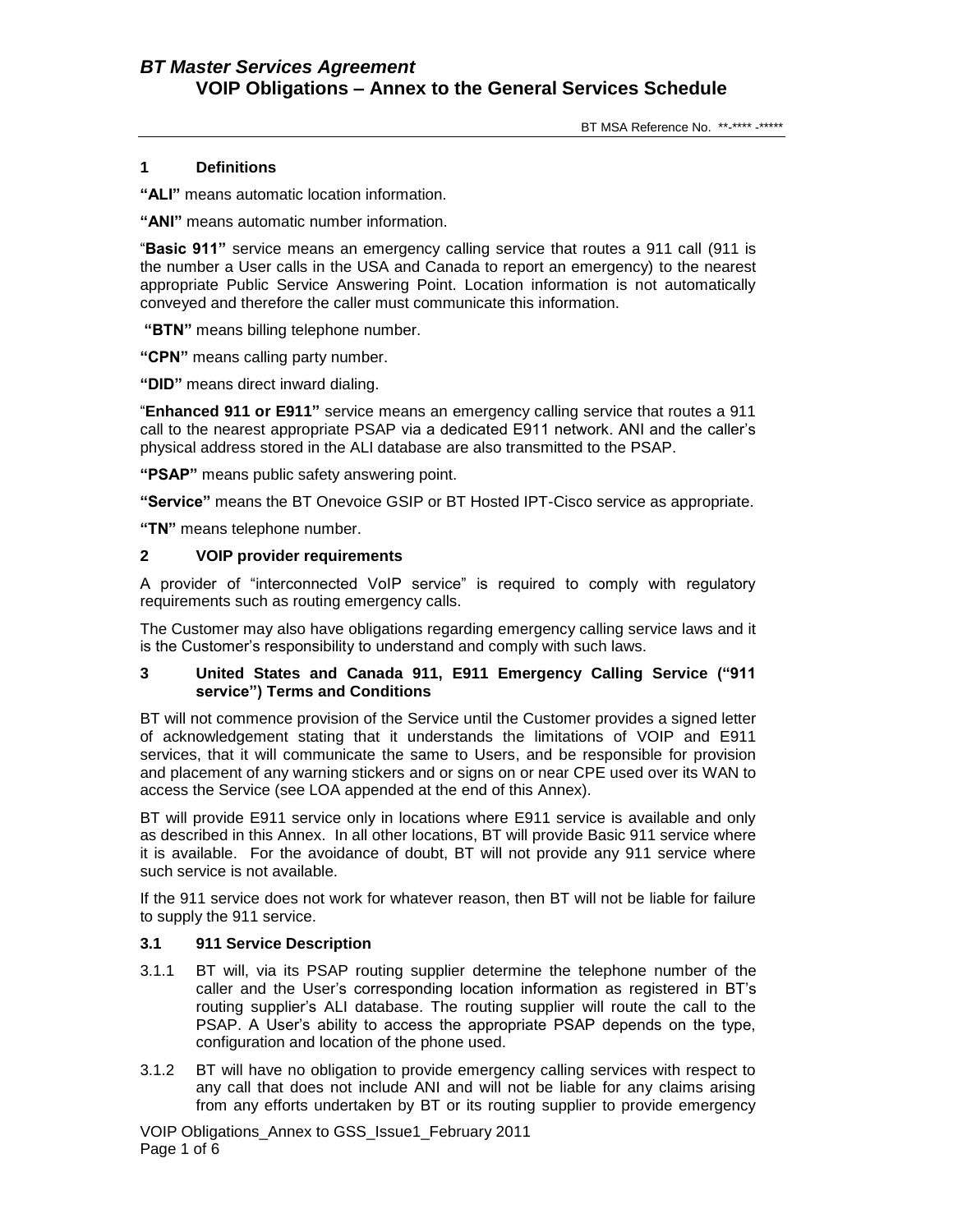calling services under such circumstances. The ANI transmitted may be the CPN, TN, DID or BTN depending on the Customer's configuration.

- 3.1.3 BT reserves the right to refuse provisioning or modification of features of the Service if such provisioning or modification adversely affects 911 service.
- 3.1.4 If a User uses a telephone number from a local exchange area different from where the caller is located, E-911 service may be limited or unavailable.
- 3.1.5 Users whose primary registered locations are not in the US or Canada may not be able to access E911 service via VOIP because their non-US, non-Canadian telephone numbers may not be processed by underlying emergency services systems and databases.
- 3.1.6 BT's PSAP service provider will provide call center services as a fallback to assist with E911 call completion. If BT's PSAP service supplier receives a call for which no calling number record can be found in the 911 database that call will be routed to an emergency call center for handling. Call center personnel will attempt to query the caller for location information and manually route the call to the caller's serving PSAP. All 911 calls that appear to originate from 8XX toll free numbers will also be routed to the emergency call center. BT will raise a call handling charge per occasion as stated on the Order.
- 3.1.7 BT will have the right, in its sole discretion, to terminate the Service, or any portion thereof, if performance is held by an applicable regulatory agency or court to violate any applicable order, regulation, rule or policy.

# **3.2 The Customer's Responsibilities**

- 3.2.1 In order for BT to provide E911 service the Customer shall
- 3.2.1.1 Provide a signed LOA in the form of LOA appended at the end of this Annex.
- 3.2.1.2 Register the initial and primary physical locations of all the Customer's Users who will access and use BT's VOIP service.
- 3.2.1.3 Follow BT's procedures and instructions and communicate to each of its Users its own procedures and instructions for updating a User's registered physical location as soon as a User moves to a new location from which it might access BT's VOIP service, and ensure that its Users follow such instructions. This includes providing a contact for Users to call to request location changes. That contact will be responsible for contacting BT to request such changes and should be available 24 hours a day, 7 days per week.
- 3.2.1.4 Ensure (via the placement of stickers on handsets or other means) that Users do not use the Service unless the Users' current location corresponds to the location information registered in the PSAP routing supplier's ALI database.
- 3.2.1.5 Ensuring that neither it nor its Users block their TN numbers on their PBXs or handsets when calling 911.
- 3.2.1.6 Provide live technical assistance 24 hours a day, 7 days per week, in the event that a PSAP needs to provide information that may assist with call trace, hostage situations, investigation of prank calls, etc.
- 3.2.1.7 Ensure that if a User is located in an area where the PSAP does not support E911, and so does not have immediate access to the User's location when the User calls 911, that the User is prepared to give the operator the location information.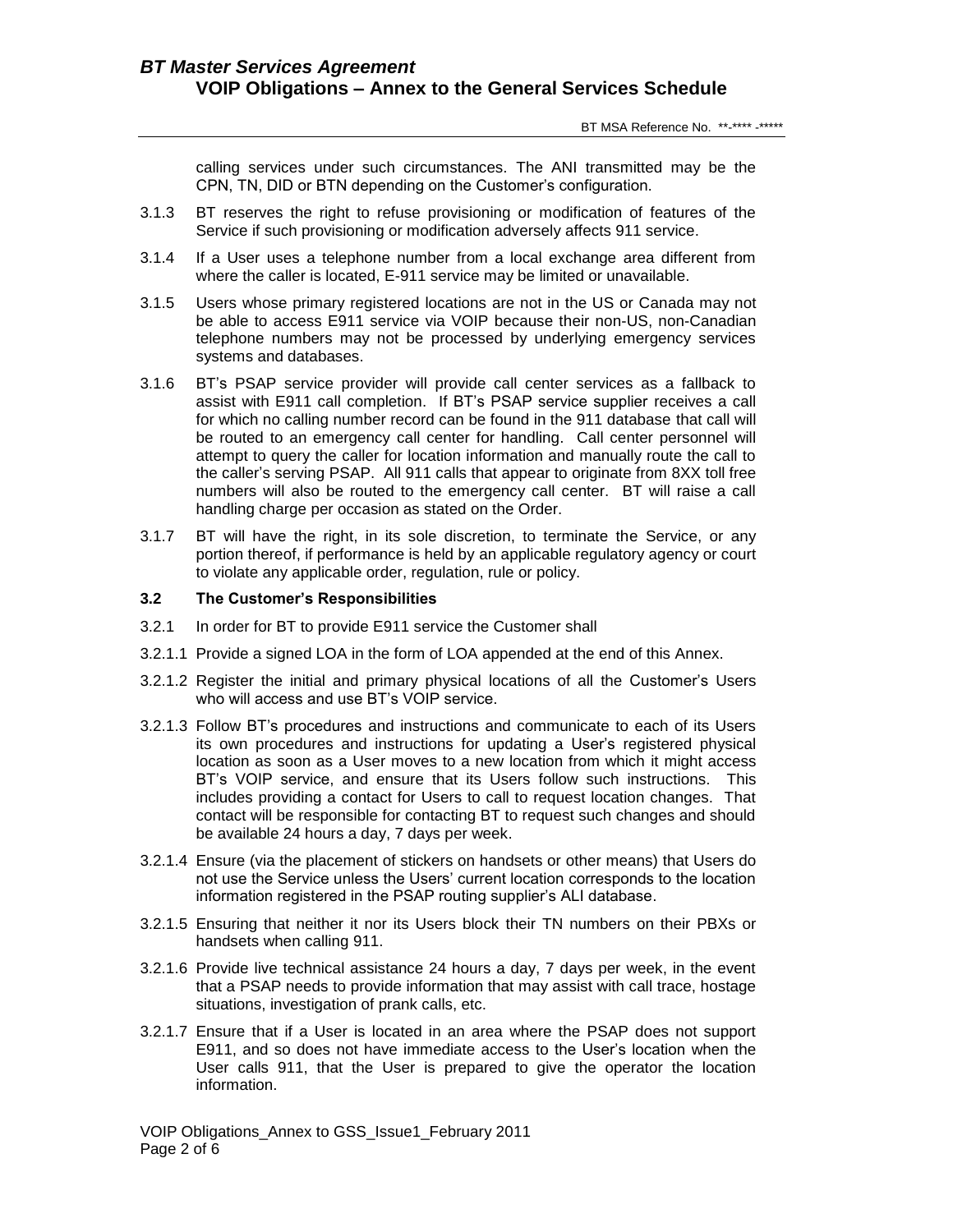- 3.2.2 For each TN or DID number used in connection with the Service the Customer is solely responsible for providing and ensuring its Users provide and keep up-todate a correct and valid emergency response address for that number. The address information provided must include sufficient information to enable emergency responders to locate the calling party. For example, if the User location is a multi-story building, the Customer must provide floor and suite number at a minimum in addition to address information. The Customer must promptly update this information whenever necessary to reflect changes. The address must be certified to ensure it is accurate and complete. BT will forward the ANI with every call to its PSAP routing supplier for processing.
- 3.2.3 The Customer must ensure that a User updates its location information as soon as that User moves to a new location from which it might access BT's VOIP service. The Customer acknowledges that it may take up to 75 (seventy-five) minutes for a User's updated location information to be validated and accepted in the PSAP routing supplier's database. The Customer will ensure that Users know that E911 service will not be available from an updated location until validation and acceptance is complete.
- 3.2.4 The Customer and its Users waive any privacy afforded by non-listed/nonpublished services to the extent necessary to furnish information to BT's PSAP supplier and/or the PSAP, and the Customer is responsible for ensuring that Users are informed and understand that privacy rights are waived.
- 3.2.5 Customer agrees to upload only records that are landline and/or VoIP User records into BT's PSAP routing supplier's database. For the avoidance of doubt mobile phone records may not be entered into BT's PSAP routing supplier's database.

## 3.3 **Access Limitations**

- **3.3.1** The Service, including Basic911 and E911 will not be available if
	- a) the access connection is not available;
	- b) there is a loss of electricity service at a Site which may interrupt the Service. The Customer is responsible for implementation of any battery backup system for the Service that it deems necessary; or
	- c) the Customer Equipment, software or hardware necessary for end-to-end functionality (routers, IP phones, analog adapters or voice gateways, etc,) fails or malfunctions. It is the Customer's responsibility to ensure that all Customer Equipment is properly connected and configured.

BT will not be liable for any loss or damages related to loss of Service including Basic911 and E911 services if any of a), b) or c) in this paragraph 3.3.1 occurs.

BT provides access to E911 for the Service only at the User's registered site locations. The Customer acknowledges that if a VoIP phone is used at a location other than at the User's registered site locations, E911 will not be available. The Customer is responsible for informing Users that it is entirely their responsibility to use the tools available to update their registered address.

The Customer represents and warrants that it will notify all Users of the Service of the procedures that such Users must follow to register a new location before moving an IP phone or soft-phone and the effects of re-registration of User addresses on existing User office phones and E911. The Customer shall be solely responsible for any third-party claims and liability arising from the Customer's failure to comply with this paragraph 3.3.1.

VOIP Obligations\_Annex to GSS\_Issue1\_February 2011 Page 3 of 6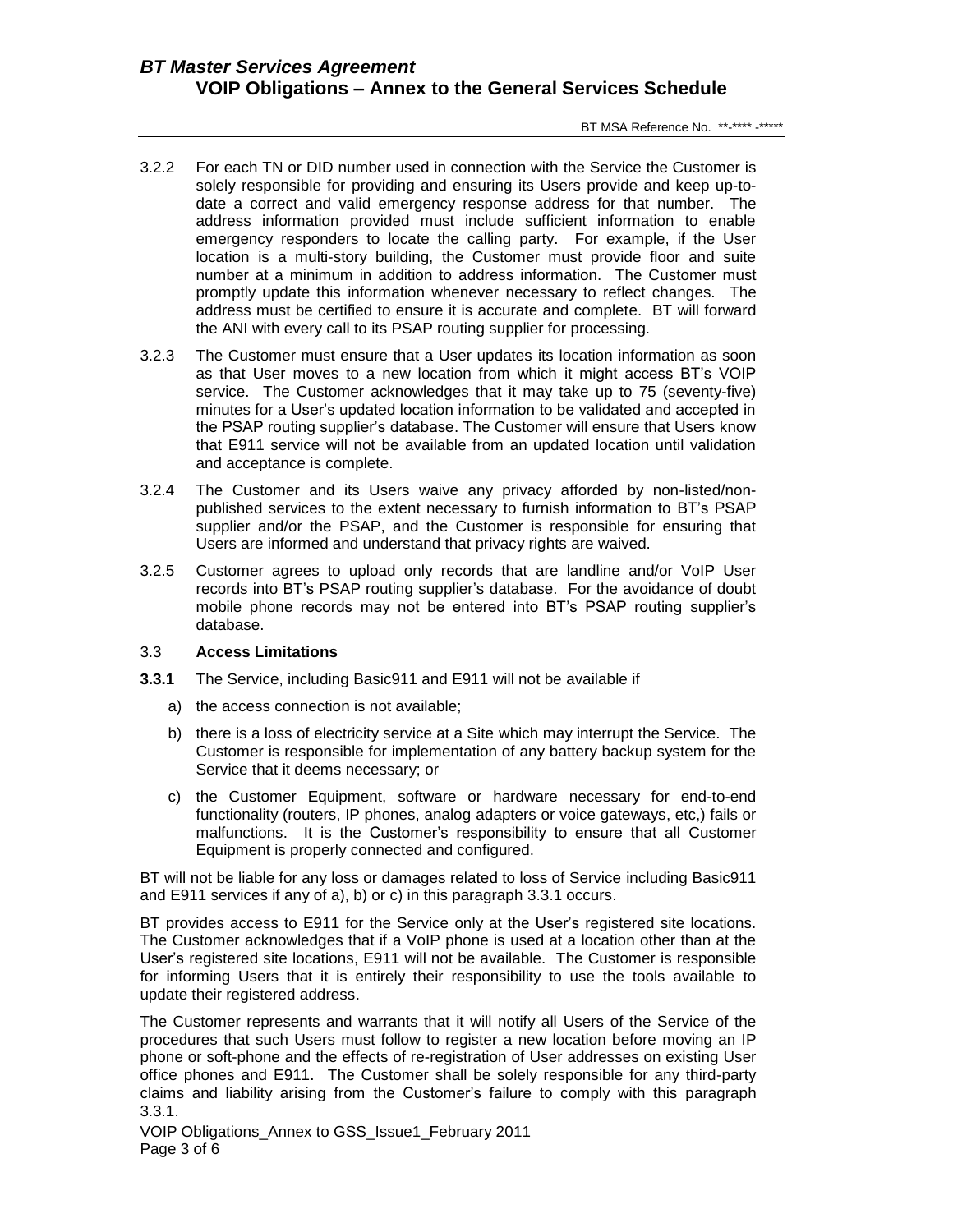- 3.3.2 If the Customer's Service enables Users to use the Service at locations other than the Customer's or Users registered site locations ("nomadic service"), BT may not detect when an User uses the Service at such locations, the Customer warrants it will,
- 3.3.2.1 Detect when an User has moved its VoIP phone (any device used for VoIP calling) to a non-registered location, and suspend service unless and until either Customer verifies that the User is at the location for which the phone is registered for service or re-registers the phone for service at the end-user's current location;
- 3.3.2.2 Only permit nomadic service when E-911 calls made via the nomadic service include the information needed to route that call to the PSAP serving that location in the manner required by the FCC E-911 requirements; and
- 3.3.2.3 Otherwise block all VoIP calls attempted to be made via the nomadic service. Note that Users who use a phone at a Site for which the Service has been enabled but which the ANI has been registered at another location will still be able to place the outbound 911 call; however such calls will be directed to the correct PSAP for the ANI and not necessarily the PSAP serving the location at which the phone is located.

The Customer shall be solely responsible for all third-party claims and liability arising from the Customer's failure to comply with this paragraph 3.3.2.

- 3.3.3 Customer represents and warrants that neither it nor its Users shall misrepresent or conceal the nature, origin, or destination of any of Customer's (or its enduser's) traffic, and shall use reasonable efforts to transmit its signaling ANI or equivalent information regarding the User originating each call.
- 3.3.4 The Customer shall indemnify, defend and hold BT, its directors, officers, employees, agents, consultants, contractors, subcontractors, or other representative of BT harmless from any and all claims arising out of 911 calls – including claims of invasion of the right to privacy or confidentiality and any and all claims to extent arising out of any act or omission of the Customer or any User caused or claimed to be caused by installation, operation, presence, condition, occasion or use of 911 service features or equipment.
- 3.3.5 The Customer shall test the 911 service after initial installation in collaboration with BT and its 911 routing supplier and periodically throughout the duration of Service. The Customer will inform BT if any issues are noted with the 911 service. The Customer agrees to test the location update process with BT and share results of such tests at the request of BT.

BT will only store query records for 90 days after each billing cycle.

- 3.4 LIMITATION OF LIABILITY AND DISCLAIMERS
- 3.4.1 The Customer agrees that absent the gross negligence or willful misconduct by BT, its directors, officers, employees, and agents, BT shall not be liable for any loss or damage sustained by the Customer, its interconnecting carriers or its Users due to any failure in or breakdown of the communications facilities associated with providing the Basic 911 or E911 Services, or for any delay, interruption or degradation of the Basic 911 or E911 Service whatsoever that is beyond BT's control. The Parties waive any claim that these exclusions or limitations deprive it of an adequate remedy or cause the MSA to fail of its essential purpose.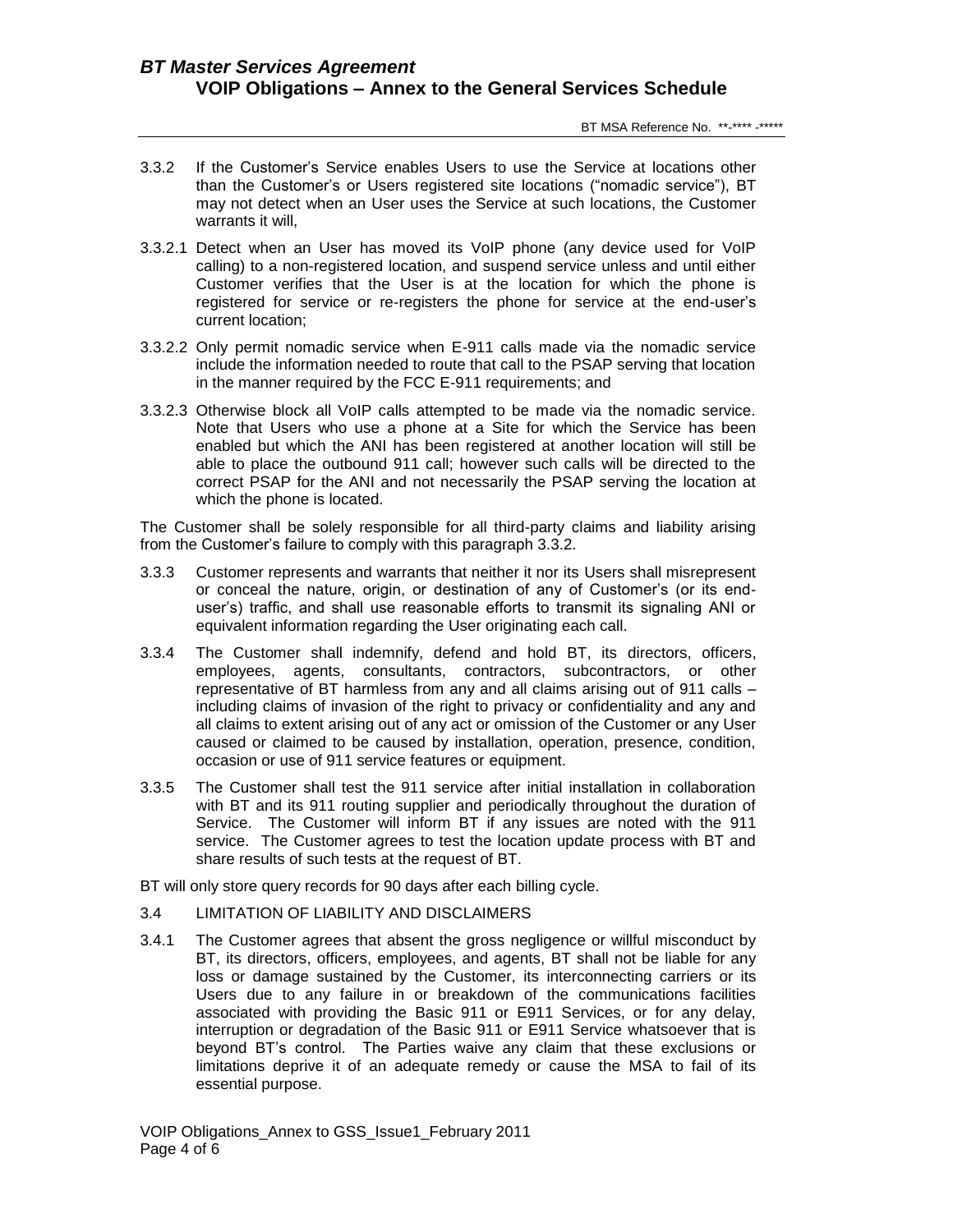BT MSA Reference No. \*\*-\*\*\*\* -\*\*\*\*\*

3.4.2 The Customer agrees to indemnify, defend, and hold harmless BT, its directors, officers, employees, agents and its affiliates from any claims, suits, proceedings, expenses, losses, liabilities, or damages ("Claims") by any party or parties arising out of or related to any third party claims or governmental or administrative actions, or the use or attempted use of the Services for purposes of placing Basic911 or E911 calls, relating to (a) any breach of this MSA by the Customer, (b) claims of invasion of the right of privacy or confidentiality of any person or persons based upon disclosure to the applicable PSAP in accordance with the MSA; (c) all other Claims to the extent arising out of any act or omission of the Customer, its agents, or any User, caused or claimed to have been caused, directly or indirectly, by the installation, operation, removal, presence, condition, occasion or use of 911 service features and the equipment associated therewith, or by any services furnished by BT in connection therewith, including but not limited to, the identification of the telephone number, address or name associated with the telephone used by the party or parties accessing 911 service hereunder, provided BT was acting in accordance with the terms and conditions of the MSA and this VOIP Obligations Annex, and (d) for physical injury or death or damage to real property, except to the extent caused by BT's gross negligence or willful misconduct.